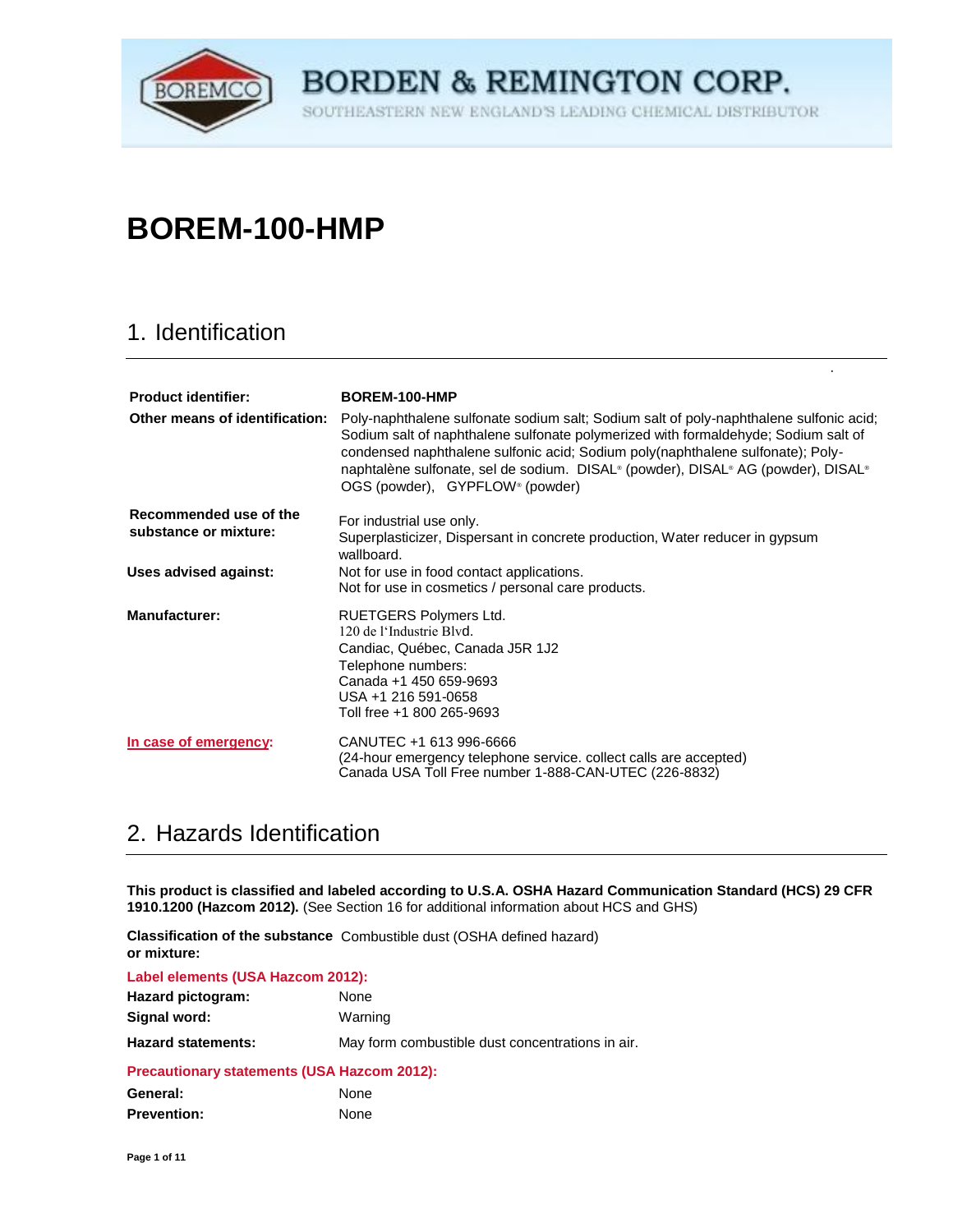

SOUTHEASTERN NEW ENGLAND'S LEADING CHEMICAL DISTRIBUTOR

| <b>Response:</b>                                                             | None Storage:   | None <b>Disposal:</b> None |
|------------------------------------------------------------------------------|-----------------|----------------------------|
| <b>Additional label information:</b><br>Ingredient with unknown<br>toxicity: | Not applicable. |                            |

#### **Other hazards which do not result in classification:**

| Other hazards: | Dust can cause mechanical irritation of the eyes, skin and respiratory tract. |
|----------------|-------------------------------------------------------------------------------|
|                | May be harmful if swallowed.                                                  |

### 3. Composition / Information on Ingredients

| <b>Ingredients</b>                                                                                                                                                                                                                                                                                                                                                                                                                                           |                   |          |
|--------------------------------------------------------------------------------------------------------------------------------------------------------------------------------------------------------------------------------------------------------------------------------------------------------------------------------------------------------------------------------------------------------------------------------------------------------------|-------------------|----------|
| <b>Name</b>                                                                                                                                                                                                                                                                                                                                                                                                                                                  | <b>CAS number</b> | ℅        |
| Sodium salt of poly-naphthalenesulfonic acid                                                                                                                                                                                                                                                                                                                                                                                                                 | 9084-06-4         | 78-92    |
| Water                                                                                                                                                                                                                                                                                                                                                                                                                                                        | 7732-18-5         | $5-10$   |
| Sodium sulfate                                                                                                                                                                                                                                                                                                                                                                                                                                               | 7757-82-6         | $2 - 12$ |
| $\mathbf{a} \cdot \mathbf{a} \cdot \mathbf{a} = \mathbf{a} \cdot \mathbf{a} + \mathbf{a} \cdot \mathbf{a} + \mathbf{a} \cdot \mathbf{a} + \mathbf{a} \cdot \mathbf{a} + \mathbf{a} \cdot \mathbf{a} + \mathbf{a} \cdot \mathbf{a} + \mathbf{a} \cdot \mathbf{a} + \mathbf{a} \cdot \mathbf{a} + \mathbf{a} \cdot \mathbf{a} + \mathbf{a} \cdot \mathbf{a} + \mathbf{a} \cdot \mathbf{a} + \mathbf{a} \cdot \mathbf{a} + \mathbf{a} \cdot \mathbf{a} + \math$ |                   |          |

**Occupational exposure limits, if available, are listed in section 8.** 

## 4. First Aid Measures

#### **Description of first-aid measures**

| <b>General advice:</b> | No action shall be taken involving any personal risk or without suitable training.                                                                                                                                                                                                                                                                                |
|------------------------|-------------------------------------------------------------------------------------------------------------------------------------------------------------------------------------------------------------------------------------------------------------------------------------------------------------------------------------------------------------------|
| Eye contact:           | If in eyes: Do not allow victim to rub eyes. Rinse immediately with water for several<br>minutes. Remove contact lenses, if present and easy to do, without interrupting rinsing.<br>Have victim keep eyes open during rinsing and occasionally lift upper and lower lids. If<br>eye irritation persists: Get medical advice/attention.                           |
| Skin contact:          | If on skin: Wash with plenty of water. Remove contaminated clothing and shoes. If skin<br>irritation occurs: Get medical advice/attention. Wash clothing and shoes before reuse.                                                                                                                                                                                  |
| Inhalation:            | If inhaled: Remove person to fresh air and keep comfortable for breathing. Get medical<br>advice/attention if the person is unwell.                                                                                                                                                                                                                               |
| Ingestion:             | If ingested: Wash out mouth with water. Remove dentures if any. Call a POISON<br>CENTER/doctor/physician if the person feels unwell or if large quantities have been<br>ingested. Do not induce vomiting unless directed to do so by medical personnel. If<br>vomiting occurs naturally, position victim to prevent aspiration and rinse out mouth with<br>water. |
|                        | Most important symptoms and effects, both acute and delayed                                                                                                                                                                                                                                                                                                       |

**Potential acute health effects**

**Eye contact: In case of eye contact, may cause mild, transient eye irritation.** 

**Page 2 of 11**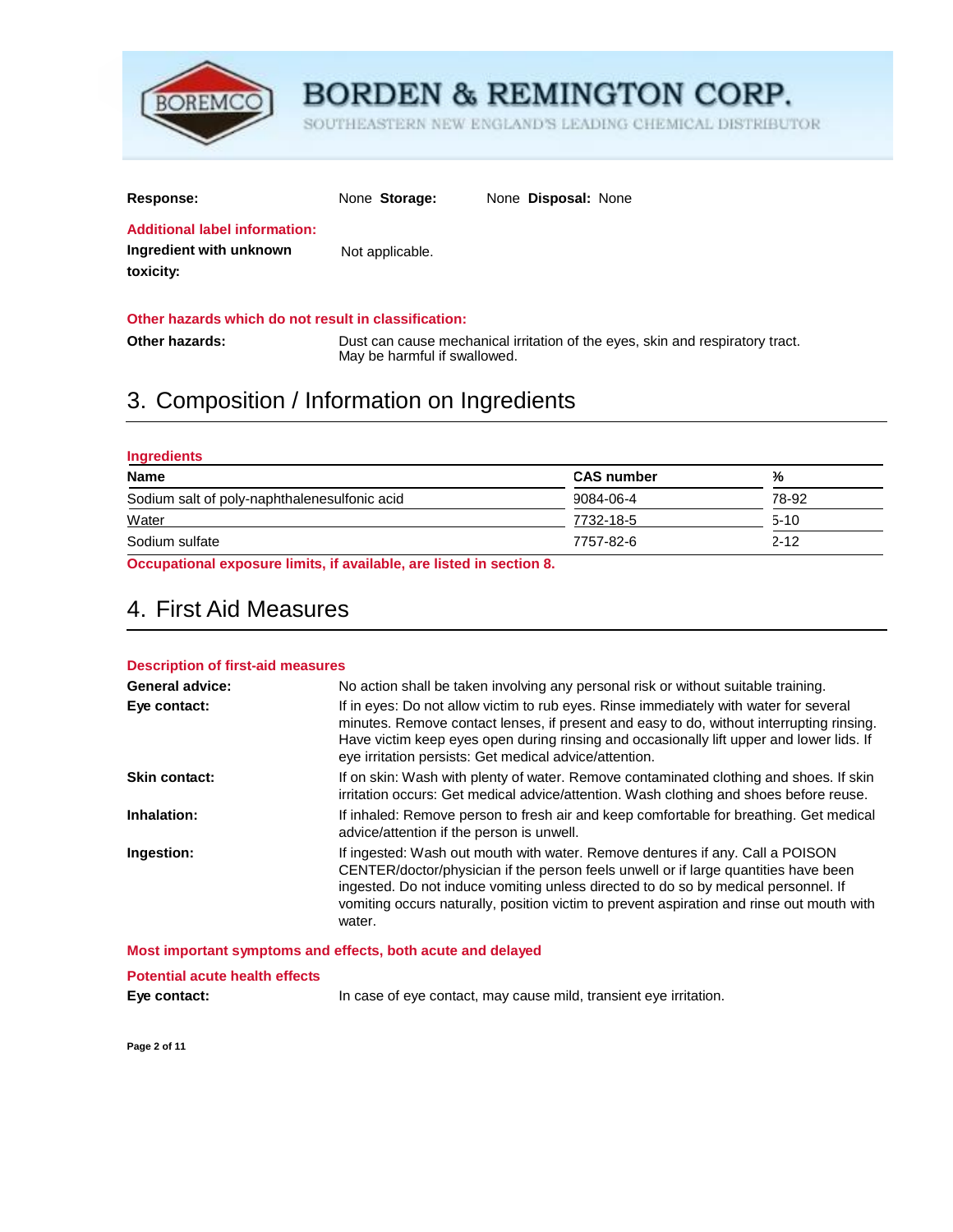

SOUTHEASTERN NEW ENGLAND'S LEADING CHEMICAL DISTRIBUTOR

| Inhalation:                          | Exposure to airborne concentration above the statutory or recommended exposure<br>limits may cause slight respiratory tract irritation.         |
|--------------------------------------|-------------------------------------------------------------------------------------------------------------------------------------------------|
| <b>Skin contact:</b>                 | Prolonged skin contact may cause mild, transient skin irritation.                                                                               |
| Ingestion:                           | May be hazardous if ingested in large quantities.                                                                                               |
| <b>Over-exposure signs/symptoms:</b> |                                                                                                                                                 |
| Eye contact:                         | Adverse symptoms may include the following:<br>Irritation, redness.                                                                             |
| Inhalation:                          | Adverse symptoms may include the following:<br>Respiratory tract irritation, coughing.                                                          |
| <b>Skin contact:</b>                 | Prolonged skin contact may cause slight skin irritation.                                                                                        |
| Ingestion:                           | No information available.                                                                                                                       |
|                                      | Indication of any immediate medical attention and special treatment needed, if necessary                                                        |
| Notes to physicians:                 | Treat symptomatically. No specific antidote known. Contact a poison treatment<br>specialist immediately if large quantities have been ingested. |

### **Specific treatments:** No specific treatment known.

## 5. Fire-Fighting Measures

| <b>Extinguishing media</b> |                                                             |
|----------------------------|-------------------------------------------------------------|
| Suitable:                  | Use extinguishing media suitable for surrounding materials. |
| Unsuitable:                | Do not use water jet.                                       |

#### **Specific hazards arising from the substance or mixture**

| <b>Flammability classification</b><br>(OSHA Hazcom 2012): | Combustible dust.<br>(This product presents a combustible dust hazard due to its powder form. It does not<br>meet the classification criteria for flammable solid.)                                                       |
|-----------------------------------------------------------|---------------------------------------------------------------------------------------------------------------------------------------------------------------------------------------------------------------------------|
| <b>Hazardous product</b><br>combustion:                   | May produce toxic fumes of carbon oxides, sulfur oxides and sodium oxides if burning.                                                                                                                                     |
| <b>Special hazards:</b>                                   | Fine dust dispersed in air in sufficient concentrations, and in the presence of an ignition<br>source is a potential dust explosion hazard. Avoid generating dust. The product may be<br>combustible at high temperature. |
|                                                           | Special protective equipment and precautions for fire-fighters                                                                                                                                                            |

| <b>Protective equipment:</b> | Fire-fighters should wear appropriate protective equipment and self-contained breathing |
|------------------------------|-----------------------------------------------------------------------------------------|
|                              | apparatus with full face piece operated in positive pressure mode.                      |
| Special fire-fighting        | Avoid dispersal of dust in air.                                                         |
| procedures:                  |                                                                                         |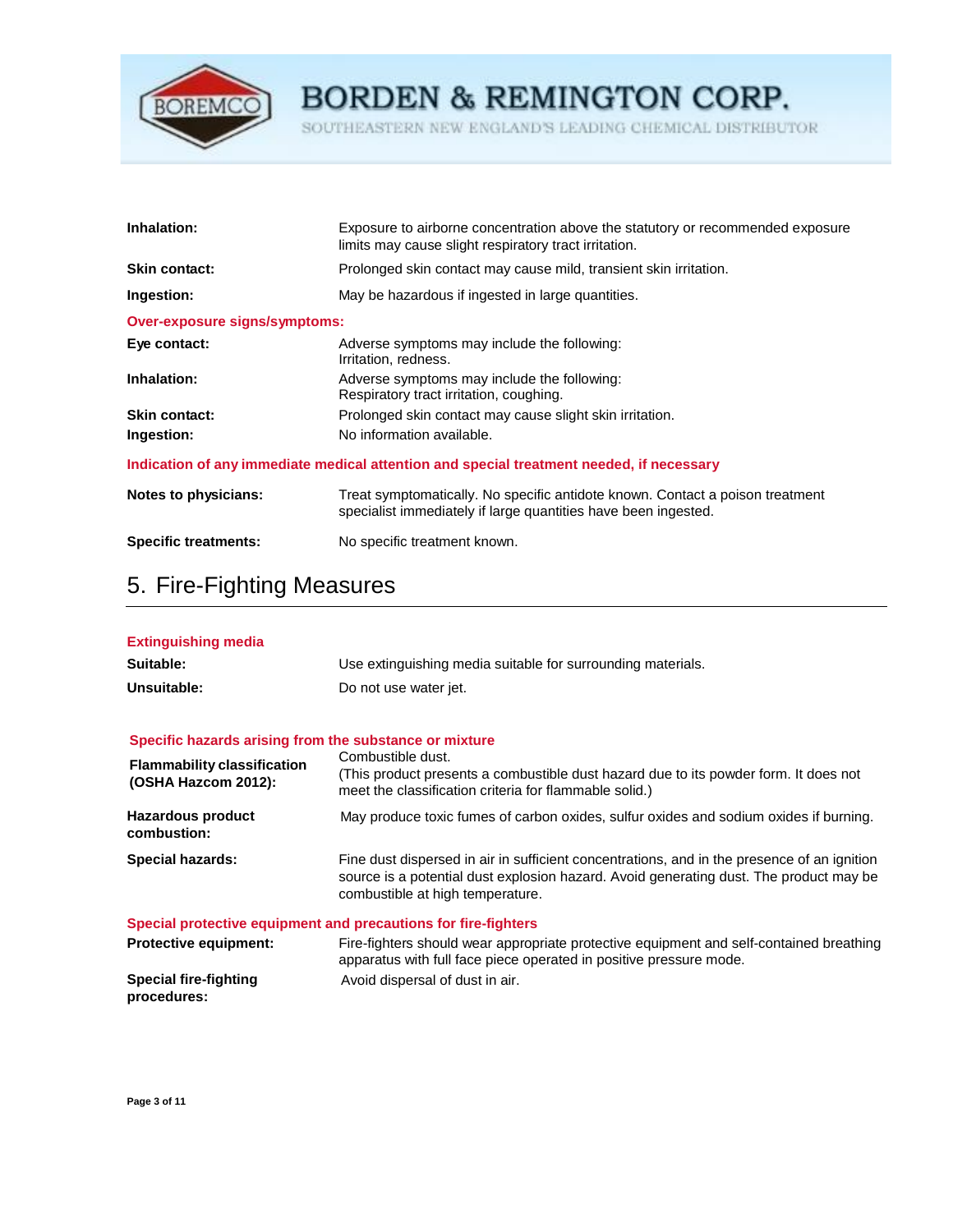

SOUTHEASTERN NEW ENGLAND'S LEADING CHEMICAL DISTRIBUTOR

## 6. Accidental Release Measures

#### **Personal precautions, protective equipment and emergency procedures**

|                                                        | For non-emergency personnel: Dust deposits should not be allowed to accumulate on surfaces, as these may form an<br>explosive mixture if they are released into the atmosphere in sufficient concentration.<br>Non-emergency personnel should evacuate surrounding areas in case of important spill.<br>No action shall be taken involving any personal risk or without suitable training. |
|--------------------------------------------------------|--------------------------------------------------------------------------------------------------------------------------------------------------------------------------------------------------------------------------------------------------------------------------------------------------------------------------------------------------------------------------------------------|
| For emergency personnel:                               | If dust is generated, remove all ignition sources. Avoid dispersal of dust in air. Non-<br>sparking tools should be used. Provide sufficient ventilation. Wear suitable protective<br>equipment.                                                                                                                                                                                           |
| <b>Environmental precautions:</b>                      | Avoid dispersal of spilled material and runoff and contact with soil, waterways, drains<br>and sewers. Inform the relevant authorities according to local and regional authority<br>requirements.                                                                                                                                                                                          |
| Methods and materials for containment and cleaning up: |                                                                                                                                                                                                                                                                                                                                                                                            |
| <b>Small spills:</b>                                   | Vacuum or carefully scoop up material and place in an appropriate waste disposal<br>container. Avoid creating dusty conditions. Finish cleaning by spreading water on the<br>contaminated surface. Dispose of according to local and regional authority<br>requirements.                                                                                                                   |
| Large spills:                                          | Clean up large spills with a vacuum truck. Avoid creating dusty conditions. Finish<br>cleaning by spreading water on the contaminated surface. Dispose of according to<br>local and regional authority requirements.                                                                                                                                                                       |

**Refer to section 7 Handling and Storage for additional precautionary measures. Refer to section 8 Exposure Controls and Personal Protection for more information on personal protective equipment. Refer to section 13 Disposal considerations for disposal information.** 

## 7. Handling and Storage

| Precautions for safe handling:      | Do not handle until all safety precautions have been read and understood. Use only<br>with appropriate ventilation. Minimize dust generation and accumulation. Dry powders<br>can build static electricity charges when subjected to the friction of transfer and mixing<br>operations. Take precautionary measures against static discharges, such as electrical<br>grounding. Put on appropriate personal protective equipment. Do not ingest. Avoid<br>contact with skin, eyes and clothing. Do not breathe dust. Eating, drinking and smoking<br>should be prohibited in areas where this material is handled, stored and processed.<br>Wash hands, forearms and face thoroughly after handling. Wash contaminated clothing<br>before reusing. Routine housekeeping should be instituted to ensure that dusts do not<br>accumulate on surfaces. |
|-------------------------------------|-----------------------------------------------------------------------------------------------------------------------------------------------------------------------------------------------------------------------------------------------------------------------------------------------------------------------------------------------------------------------------------------------------------------------------------------------------------------------------------------------------------------------------------------------------------------------------------------------------------------------------------------------------------------------------------------------------------------------------------------------------------------------------------------------------------------------------------------------------|
| <b>Conditions for safe storage:</b> | Keep container tightly closed. Keep container in a cool, dry, well-ventilated area. Keep<br>away from ignition sources. Store away from incompatibles. Store in accordance with<br>local regulations.                                                                                                                                                                                                                                                                                                                                                                                                                                                                                                                                                                                                                                               |
| Incompatible materials:             | Strong oxidizing agents, strong acids and strong bases.                                                                                                                                                                                                                                                                                                                                                                                                                                                                                                                                                                                                                                                                                                                                                                                             |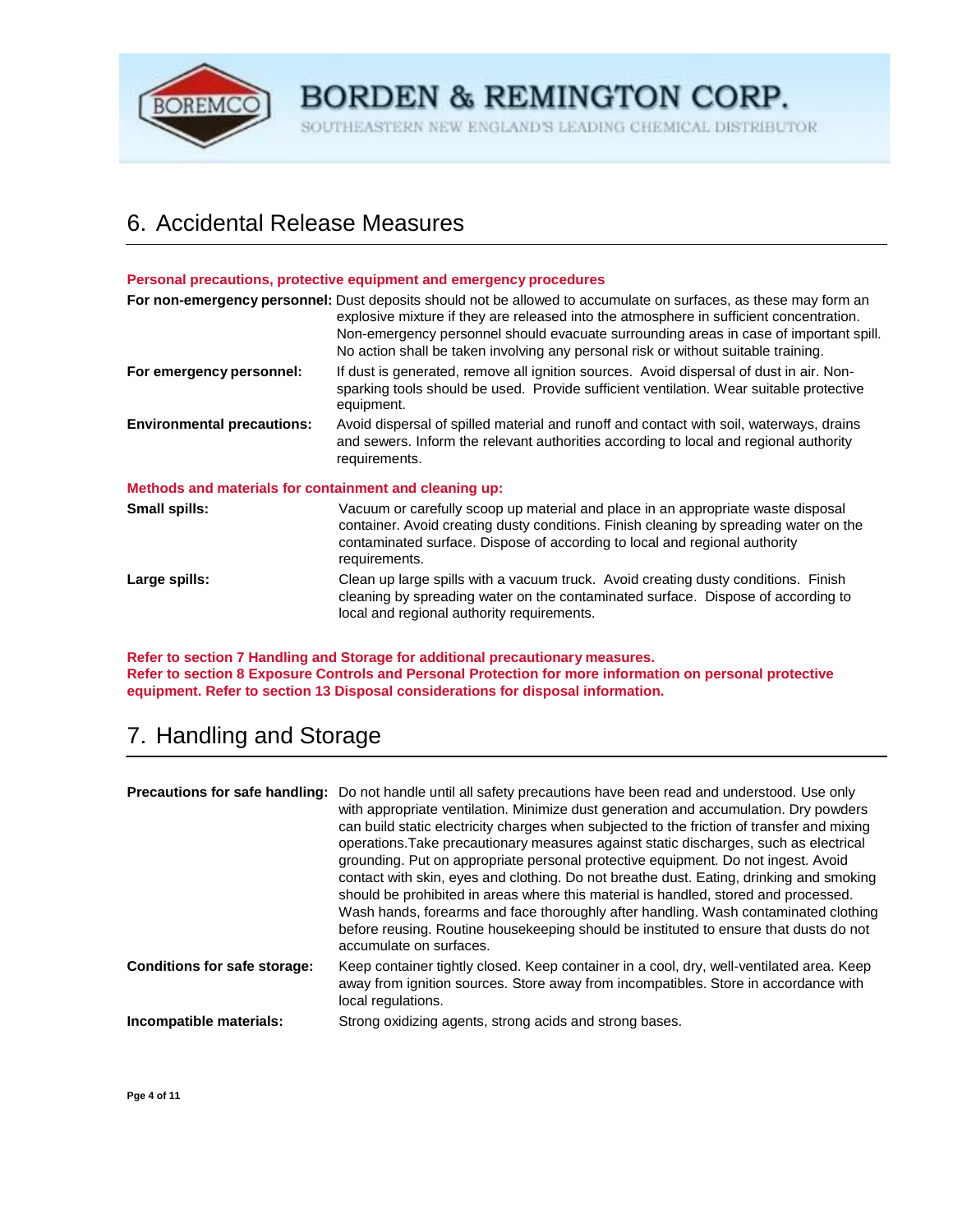

SOUTHEASTERN NEW ENGLAND'S LEADING CHEMICAL DISTRIBUTOR

# 8. Exposure Controls / Personal Protection

| <b>Workplace control parameters</b>                       |                                                                                                                                                                                                   |                                                                                                                                                                                                                                                                                                                                                                                                                                                                                                                                                                                                                                                                                                                                                                                                                                                                                                    |                                                                                       |
|-----------------------------------------------------------|---------------------------------------------------------------------------------------------------------------------------------------------------------------------------------------------------|----------------------------------------------------------------------------------------------------------------------------------------------------------------------------------------------------------------------------------------------------------------------------------------------------------------------------------------------------------------------------------------------------------------------------------------------------------------------------------------------------------------------------------------------------------------------------------------------------------------------------------------------------------------------------------------------------------------------------------------------------------------------------------------------------------------------------------------------------------------------------------------------------|---------------------------------------------------------------------------------------|
| <b>Product / Ingredient Name</b>                          | Long-term exposure<br>limits (8 hours reference<br>period)                                                                                                                                        | Short-term exposure limits Ceiling limits<br>(15 minutes reference<br>period)                                                                                                                                                                                                                                                                                                                                                                                                                                                                                                                                                                                                                                                                                                                                                                                                                      |                                                                                       |
| Sodium salt of poly-<br>naphthalenesulfonic acid          | None established                                                                                                                                                                                  | None established                                                                                                                                                                                                                                                                                                                                                                                                                                                                                                                                                                                                                                                                                                                                                                                                                                                                                   | None established                                                                      |
| Sodium sulfate                                            | None established                                                                                                                                                                                  | None established                                                                                                                                                                                                                                                                                                                                                                                                                                                                                                                                                                                                                                                                                                                                                                                                                                                                                   | None established                                                                      |
| Consult local authorities for acceptable exposure limits. |                                                                                                                                                                                                   |                                                                                                                                                                                                                                                                                                                                                                                                                                                                                                                                                                                                                                                                                                                                                                                                                                                                                                    |                                                                                       |
| <b>Recommended monitoring</b><br>procedures:              | of hazardous substances.                                                                                                                                                                          | Workplace atmosphere monitoring may be required to determine the effectiveness of<br>the ventilation and/or the necessity to use respiratory protective equipment. Refer to                                                                                                                                                                                                                                                                                                                                                                                                                                                                                                                                                                                                                                                                                                                        | national guidance documents and to monitoring standards for methods for determination |
| Appropriate engineering<br>controls:                      |                                                                                                                                                                                                   | Use with adequate ventilation to control airborne levels. Use process enclosures, local<br>exhaust ventilation, or other engineering controls to keep worker exposure to airborne<br>contaminants below any recommended or statutory limits. It is recommended that all<br>dust control equipment such as local exhaust ventilation and material transport systems<br>involved in handling of this product contain explosion relief vents or an explosion<br>suppression system or an oxygen-deficient environment. Ensure that dust-handling<br>systems such as exhaust ducts, dust collectors, vessels and processing equipment are<br>designed in a manner to prevent the escape of dust into the work area. Use only<br>appropriately classified electrical equipment and powered industrial trucks. Refer to the<br>ACGIH manual "Industrial Ventilation, a Manual of Recommended Practices". |                                                                                       |
| <b>Individual protection measures:</b>                    |                                                                                                                                                                                                   |                                                                                                                                                                                                                                                                                                                                                                                                                                                                                                                                                                                                                                                                                                                                                                                                                                                                                                    |                                                                                       |
| <b>Eyes/face protection:</b>                              | handling chemical products.                                                                                                                                                                       | Safety eyewear complying with an approved standard should be worn at all times when                                                                                                                                                                                                                                                                                                                                                                                                                                                                                                                                                                                                                                                                                                                                                                                                                |                                                                                       |
| <b>Skin/Hand protection:</b>                              | Chemical-resistant, impervious gloves or gauntlets complying with an approved<br>standard should be worn at all times when handling chemical products.                                            |                                                                                                                                                                                                                                                                                                                                                                                                                                                                                                                                                                                                                                                                                                                                                                                                                                                                                                    |                                                                                       |
| <b>Body protection:</b>                                   | Personal protective equipment for the body should be selected based on the task being<br>performed and the risks involved and should be approved by a specialist before<br>handling this product. |                                                                                                                                                                                                                                                                                                                                                                                                                                                                                                                                                                                                                                                                                                                                                                                                                                                                                                    |                                                                                       |
| <b>Respiratory protection:</b>                            | protection specialists.                                                                                                                                                                           | Respirator selection must be based on known or anticipated exposure levels, the<br>hazards of the product and the safe working limits of the selected respirator. If risk<br>assessment indicates the use of a respirator is necessary, it must be properly fitted, and<br>complying with an approved standard. Advice should be sought from respiratory                                                                                                                                                                                                                                                                                                                                                                                                                                                                                                                                           |                                                                                       |
| Other protective equipment:                               |                                                                                                                                                                                                   | Ensure that eyewash stations and safety showers are close to the workstation location.                                                                                                                                                                                                                                                                                                                                                                                                                                                                                                                                                                                                                                                                                                                                                                                                             |                                                                                       |
| <b>General hygiene</b><br>considerations:                 |                                                                                                                                                                                                   | Do not breathe dust. Avoid contact with skin, eyes and clothing. Do not eat, drink or<br>smoke when using chemical products. Appropriate technique should be used to remove<br>potentially contaminated clothing. Remove contaminated clothing and protective<br>equipment before entering eating areas. Wash hands, forearms and face thoroughly<br>after handling chemical products. Wash contaminated clothing before reusing. Handle<br>in accordance with good industrial hygiene and safety practice.                                                                                                                                                                                                                                                                                                                                                                                        |                                                                                       |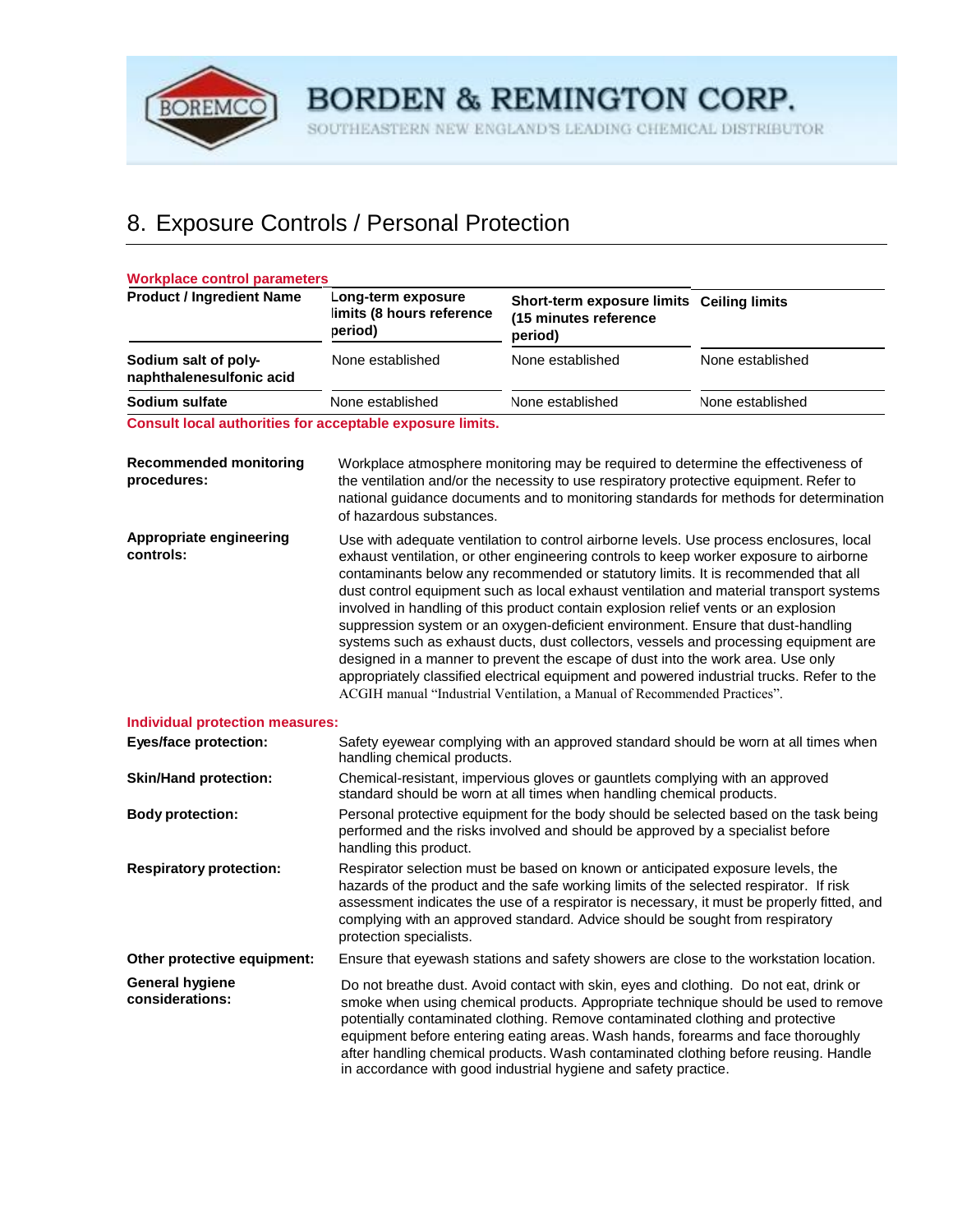

SOUTHEASTERN NEW ENGLAND'S LEADING CHEMICAL DISTRIBUTOR

# 9. Physical and Chemical Properties

| Appearance:                                                 | Physical state: Solid (powder). Color: Brown. Odor:<br>Slight, aromatic. |  |  |  |  |
|-------------------------------------------------------------|--------------------------------------------------------------------------|--|--|--|--|
| <b>Odor threshold:</b>                                      | Not available.                                                           |  |  |  |  |
| pH:                                                         | 6 - 9 (10% solution)                                                     |  |  |  |  |
| <b>Melting/freezing point:</b>                              | Not available.                                                           |  |  |  |  |
| Initial boiling point and boiling Not applicable.<br>range: |                                                                          |  |  |  |  |
| Flash point:                                                | Not applicable.                                                          |  |  |  |  |
| Flash point method:                                         | Not applicable.                                                          |  |  |  |  |
| <b>Evaporation rate:</b>                                    | Not applicable.                                                          |  |  |  |  |
| Flammability (solid, gas):                                  | Dust deflagration index (Kst): 39 bar-m/sec (weak explosion)             |  |  |  |  |
| Upper/lower flammability or<br>explosive limits:            | Not applicable.                                                          |  |  |  |  |
| Vapor pressure:                                             | Not applicable.                                                          |  |  |  |  |
| Vapor density:                                              | Not applicable.                                                          |  |  |  |  |
| <b>Relative density:</b>                                    | $0.6 - 0.8$ (Water = 1)                                                  |  |  |  |  |
| Solubility:                                                 | Easily soluble in cold and hot water.                                    |  |  |  |  |
| <b>Partition coefficient n-</b><br>octanol/water:           | Not available.                                                           |  |  |  |  |
| <b>Auto-ignition temperature:</b>                           | $>588^{\circ}$ C                                                         |  |  |  |  |
| Decomposition temperature:                                  | Not available.                                                           |  |  |  |  |
| <b>Viscosity:</b>                                           | Not applicable.                                                          |  |  |  |  |

# 10. Stability and Reactivity

| <b>Reactivity:</b><br><b>Chemical stability:</b> | May react with strong oxidizing agents.<br>The product is stable as is, under normal conditions of temperature and pressure. |
|--------------------------------------------------|------------------------------------------------------------------------------------------------------------------------------|
| <b>Possibility of hazardous</b><br>reactions:    | Under normal conditions of storage and use, no hazardous reactions will occur.                                               |
| <b>Conditions to avoid:</b>                      | Avoid excessive heat. Avoid dispersal of dust in air. Avoid ignition sources.                                                |
| Incompatible materials:                          | Strong oxidizing agents, strong acids and strong bases.                                                                      |
| <b>Hazardous decomposition</b><br>products:      | No hazardous decomposition products are anticipated as a result of normal use and<br>storage.                                |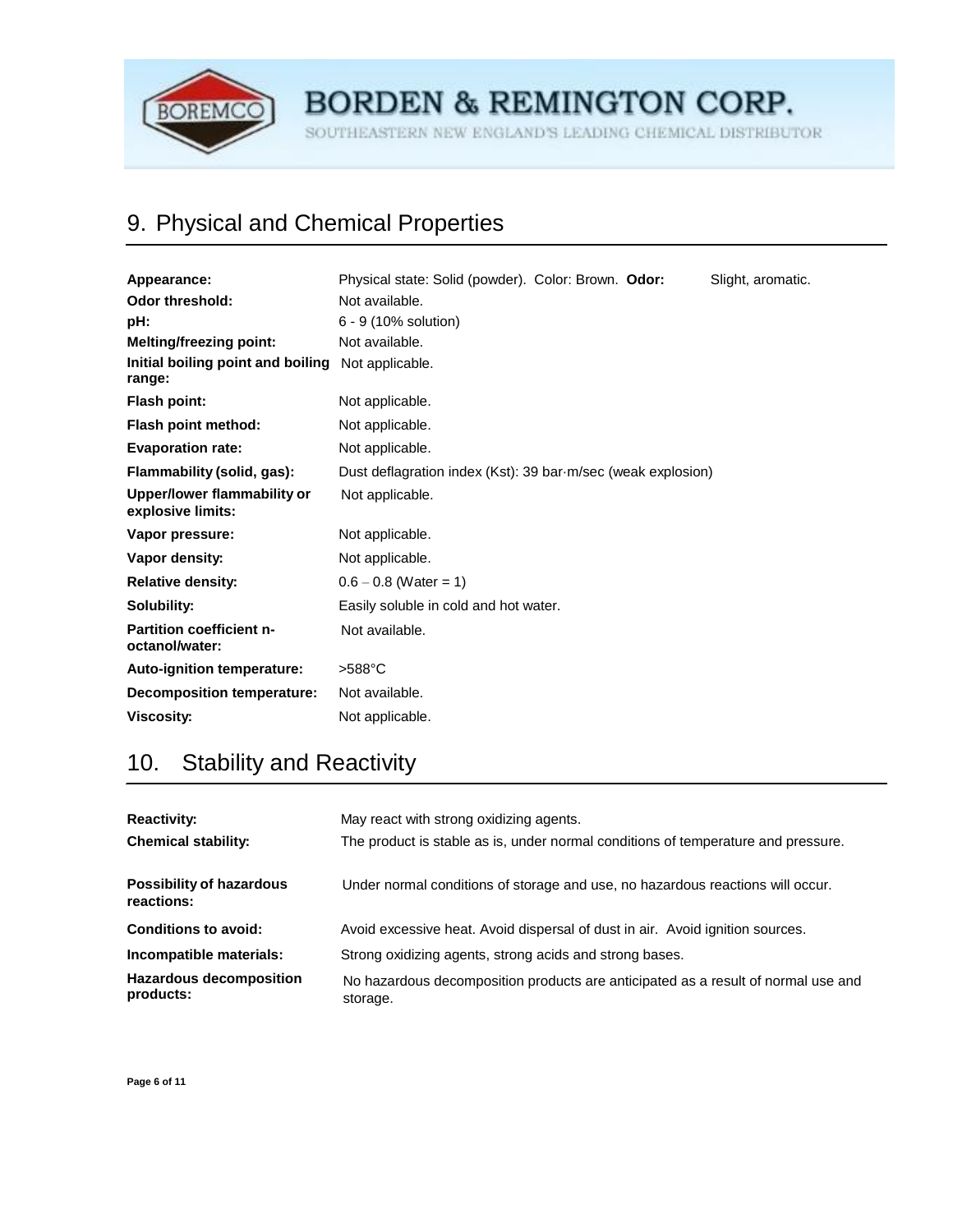

SOUTHEASTERN NEW ENGLAND'S LEADING CHEMICAL DISTRIBUTOR

 $\mathbb{R}^2$ 

# 11. Toxicological Information

| Information on the likely routes of exposure: |                                                                                        |
|-----------------------------------------------|----------------------------------------------------------------------------------------|
| Anticipated routes of entry:                  | Ingestion, eye contact, inhalation, skin contact.                                      |
|                                               | Symptoms related to the physical, chemical and toxicological characteristics:          |
| Eye contact:                                  | Adverse symptoms may include the following:<br>Irritation, redness.                    |
| Inhalation:                                   | Adverse symptoms may include the following:<br>Respiratory tract irritation, coughing. |
| Skin contact:                                 | Prolonged skin contact may cause slight skin irritation.                               |
| Ingestion:                                    | No information available.                                                              |

#### **Potential acute health effects:**

| Eye contact:         | In case of eye contact, may cause mild, transient eye irritation. |
|----------------------|-------------------------------------------------------------------|
| Inhalation:          | Inhalation of dust may cause slight respiratory tract irritation. |
| <b>Skin contact:</b> | Prolonged skin contact may cause mild, transient skin irritation. |
| Ingestion:           | May be hazardous if ingested in large quantities.                 |

#### **Potential chronic health effects:**

| <b>Chronic effects:</b>                                        | No data available. |
|----------------------------------------------------------------|--------------------|
| Target organs:                                                 | No data available. |
| Medical conditions aggravated None known.<br>by over-exposure: |                    |
| Effect of repeated exposure:                                   | No data available. |
| Interactive effects:                                           | Not available.     |
| <b>Other information:</b>                                      | None.              |

#### **Acute toxicity data:**

| <b>Product / Ingredient name</b>                   | Test | Result                                         | Route  | <b>Species</b> |
|----------------------------------------------------|------|------------------------------------------------|--------|----------------|
| DISAL <sup>®</sup> , GYPFLOW <sup>®</sup> (powder) | ∟D50 | >2000 mg/kg and $\leq$ 5000 mg/kg <sup>*</sup> | Oral   | Rat            |
| DISAL <sup>®</sup> , GYPFLOW <sup>®</sup> (powder) | ∟D50 | $>2000 \; mg/kg$ *                             | Dermal | Rat            |

\*Based on similar product

| <b>Skin corrosion or irritation:</b> | Testing of a similar product on rabbit skin caused slight skin irritation (mean score of 0.3<br>at 24h, 48h and 72h for erythema/eschar). This product does not meet the established<br>regulatory classification criteria.                          |
|--------------------------------------|------------------------------------------------------------------------------------------------------------------------------------------------------------------------------------------------------------------------------------------------------|
| Serious eye damage or<br>irritation: | Testing of a similar product on rabbit eye caused slight temporary irritation, fully<br>reversible at 48h or less (conjunctivae redness, iritis), not severe enough to result in<br>classification according to the established regulatory criteria. |
| <b>Respiratory sensitization:</b>    | No data available.                                                                                                                                                                                                                                   |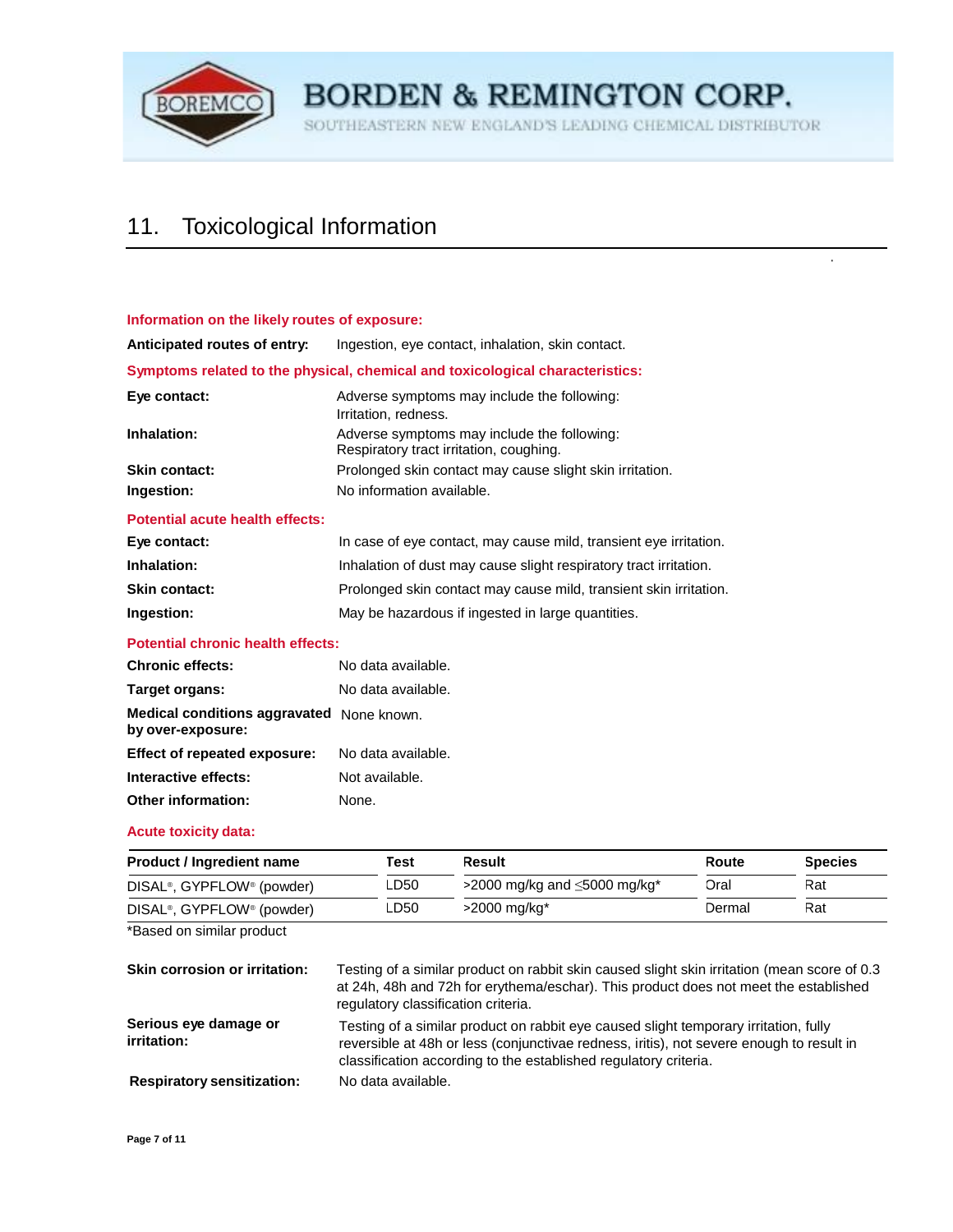

SOUTHEASTERN NEW ENGLAND'S LEADING CHEMICAL DISTRIBUTOR

| <b>Skin sensitization:</b>      | No data available.                                                                                                                                                                                                                                                                                                                                                                                                    |
|---------------------------------|-----------------------------------------------------------------------------------------------------------------------------------------------------------------------------------------------------------------------------------------------------------------------------------------------------------------------------------------------------------------------------------------------------------------------|
| <b>Germ cell mutation:</b>      | No data available.                                                                                                                                                                                                                                                                                                                                                                                                    |
| Carcinogenicity:                | This product contains ingredients at concentration lower than 0.1% that are listed as<br>known, presumed or suspected carcinogens by IARC, ACGIH, NTP, EPA or OSHA. The<br>product does not meet the established regulatory classification criteria for<br>carcinogenicity. No adverse effects are anticipated resulting from normal workplace<br>exposure to this product.                                           |
| <b>Reproductive toxicity:</b>   | This product contains up to 0.5% of methanol. The State of California considers<br>methanol to be a reproductive toxin, based on animal data. However, the reproductive<br>toxicity observed in laboratory animals at very high concentration and prolonged<br>exposure is not relevant to human industrial exposure. No adverse effects are<br>anticipated resulting from normal workplace exposure to this product. |
| <b>Aspiration hazard:</b>       | No information available.                                                                                                                                                                                                                                                                                                                                                                                             |
| Specific target organ toxicity: |                                                                                                                                                                                                                                                                                                                                                                                                                       |
| Single exposure:                | This product is not classifiable as a target organ toxicant (single exposure) according to<br>the cut-off values/concentration limits triggering classification of a mixture.                                                                                                                                                                                                                                         |
| <b>Repeated exposure:</b>       | This product does not contain ingredients that are target organ toxicant after repeated<br>exposure.                                                                                                                                                                                                                                                                                                                  |

# 12. Ecological Information

| <b>Toxicity</b>                                                                 | Test                           | Result                                                                     | Route | <b>Species</b> |
|---------------------------------------------------------------------------------|--------------------------------|----------------------------------------------------------------------------|-------|----------------|
| No data available.                                                              |                                |                                                                            |       |                |
| <b>Persistence and degradability:</b> The product is not readily biodegradable. | (*Based on a similar product). | The BOD <sub>5</sub> is 24000 mg/L <sup>*</sup> . The COD is 1800000 mg/L. |       |                |
| <b>Bioaccumulative potential:</b>                                               | Not available.                 |                                                                            |       |                |
|                                                                                 |                                |                                                                            |       |                |
| <b>Mobility in soil:</b>                                                        | Not available.                 |                                                                            |       |                |

### 13. Disposal Consideration

| Disposal methods:             | The generation of waste should be avoided or minimized wherever possible. Avoid<br>dispersal of spilled material, runoff and contact with soil, waterways, drains and sewers.<br>Disposal of this product, solutions and any by-products should at all times comply with<br>the requirements of environmental protection, waste disposal legislation and any federal,<br>state, regional and local authority requirements. Recycle if possible. |
|-------------------------------|-------------------------------------------------------------------------------------------------------------------------------------------------------------------------------------------------------------------------------------------------------------------------------------------------------------------------------------------------------------------------------------------------------------------------------------------------|
| Disposal of empty containers: | Emptied containers retain product residue. Disposal of empty containers should comply<br>with the requirements of environmental protection, waste disposal legislation and any                                                                                                                                                                                                                                                                  |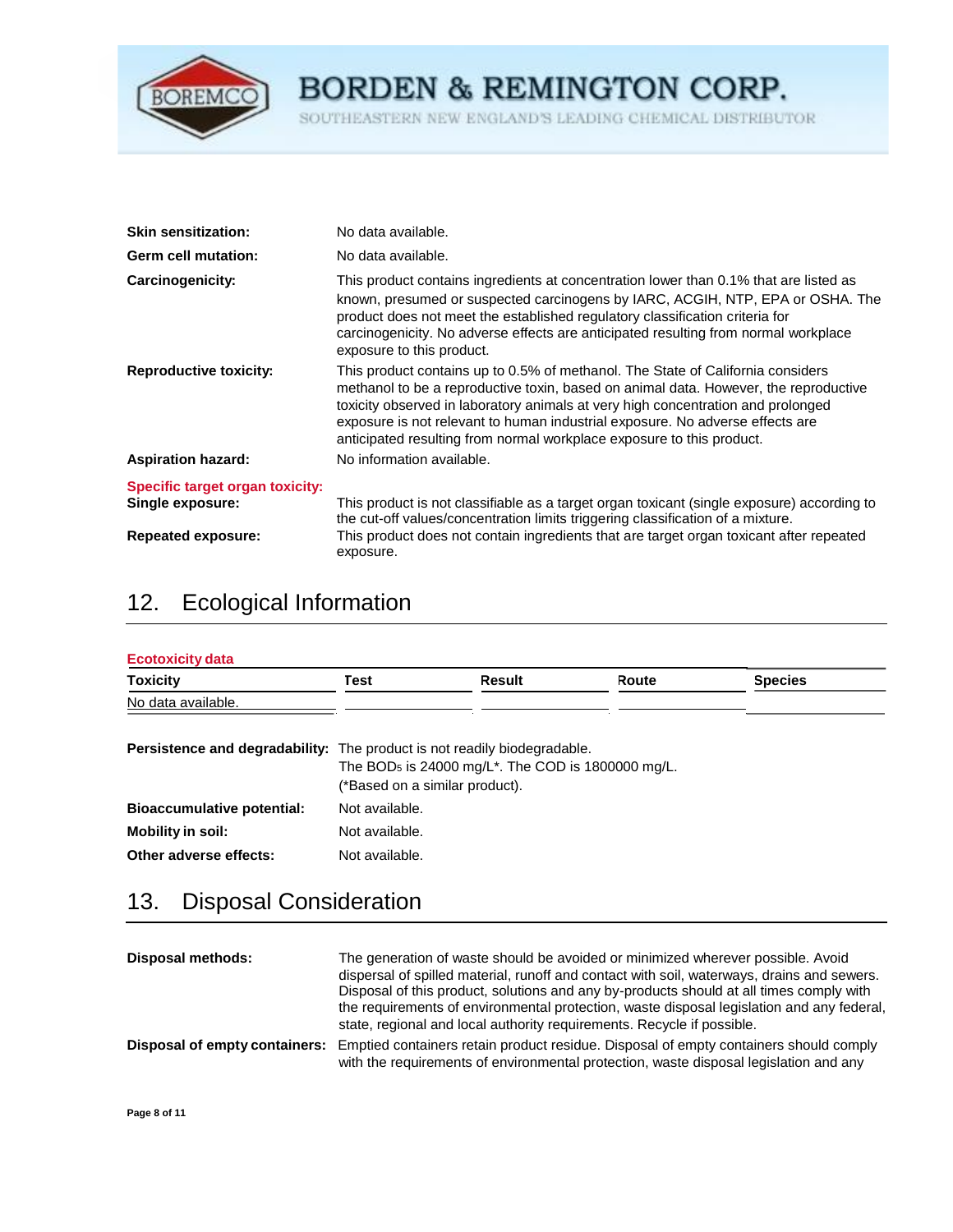

SOUTHEASTERN NEW ENGLAND'S LEADING CHEMICAL DISTRIBUTOR

federal, state, regional and local authority requirements.

**Waste classification:** It is the responsibility of the waste generator to determine the proper waste identification and disposal method.

**Consult your local or regional authorities.** 

**Refer to section 7 for handling precautions and to section 8 for information on personal protective equipment.** 

### 14. Transport Information

| <b>Environmental</b><br>hazards | Packing<br>group | Transport<br><b>Class</b> | Proper shipping name                                                                                                                     | UN number                            |             |  |
|---------------------------------|------------------|---------------------------|------------------------------------------------------------------------------------------------------------------------------------------|--------------------------------------|-------------|--|
|                                 |                  |                           | Not applicable                                                                                                                           | Not Regulated                        |             |  |
|                                 |                  |                           | Not applicable                                                                                                                           | Not Regulated                        | <b>TDG</b>  |  |
|                                 | ۰                | ۰.                        | Not applicable                                                                                                                           | Not Regulated                        | <b>IMDG</b> |  |
|                                 |                  |                           | Not applicable                                                                                                                           | <b>Not Requlated</b>                 |             |  |
|                                 |                  |                           | Not applicable.<br><b>Special precautions for users:</b> Ensure that persons transporting the product know what to do in the event of an | <b>Special transportation notes:</b> | <b>IATA</b> |  |

**Transport in bulk according to**  Not available. **Annex II of MARPOL 73/78 and** 

accident or spillage.

## 15. Regulatory Information

**United States** 

**IBC code:** 

**TSCA 8(B) inventory:** All ingredients are listed as active on the TSCA inventory or are exempted from listing.

#### **California Proposition 65**



**WARNING:** This product can expose you to chemicals including quinoline, naphthalene and formaldehyde, which are known to the State of California to cause cancer, and methanol, which is known to the State of California to cause birth defects or other reproductive harm. For more information go to [www.P65Warnings.ca.gov](http://www.p65warnings.ca.gov/) 

**Canada** 

**CEPA DSL:** All the ingredients are on the Domestic Substance List of Environment Canada or are exempt.

### 16. Other Information

**Other information:** This product is classified as combustible dust because its fine particles have the ability

**Page 9 of 11**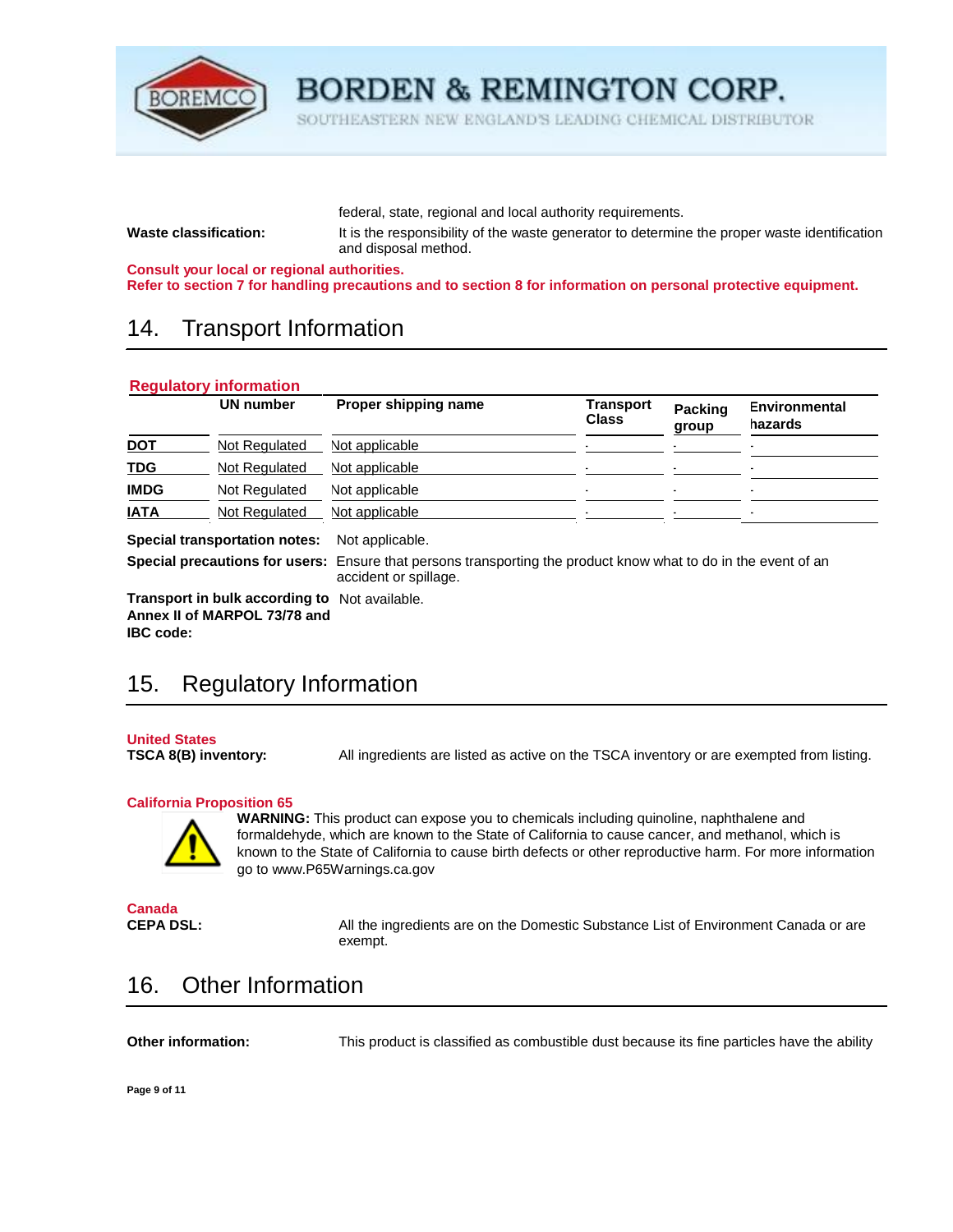

SOUTHEASTERN NEW ENGLAND'S LEADING CHEMICAL DISTRIBUTOR

|                       | handling.          | to catch fire or cause a weak explosion when mixed with air in sufficient concentration<br>and in the presence of an ignition source.<br>If the product is dissolved in water for use in liquid form, the classification as<br>combustible dust will not apply to the water solution.<br>The UN GHS does not contain a classification for combustible dust hazards. The<br>combustible dust hazard was an element OSHA desired to include in its standard. As<br>such, OSHA amended the standard definition of "hazardous chemical" to include<br>"combustible dust" which has resulted in a hazard classification of certain polymer<br>materials and the need to provide a hazard label. For polymer materials presenting a<br>combustible dust hazard as shipped, a label must be applied to each package.<br>Refer to NFPA 654, Standard for the Prevention of Fire and Dust Explosions from the<br>Manufacturing, Processing and Handling of Combustible Particulate Solids, for safe<br>OSHA has aligned the Hazard Communication System (HCS) with the Globally<br>Harmonized System of Classification and Labelling of Chemicals (GHS). HCS 2012 is<br>based on the GHS of United Nations but is not identical to it. Only the elements of GHS<br>that have been explicitly adopted by OSHA legislation are included in this Safety Data |  |  |
|-----------------------|--------------------|--------------------------------------------------------------------------------------------------------------------------------------------------------------------------------------------------------------------------------------------------------------------------------------------------------------------------------------------------------------------------------------------------------------------------------------------------------------------------------------------------------------------------------------------------------------------------------------------------------------------------------------------------------------------------------------------------------------------------------------------------------------------------------------------------------------------------------------------------------------------------------------------------------------------------------------------------------------------------------------------------------------------------------------------------------------------------------------------------------------------------------------------------------------------------------------------------------------------------------------------------------------------------------------------------------------------------------------------------|--|--|
|                       |                    | Sheet. Different countries and regions may implement the GHS differently.                                                                                                                                                                                                                                                                                                                                                                                                                                                                                                                                                                                                                                                                                                                                                                                                                                                                                                                                                                                                                                                                                                                                                                                                                                                                        |  |  |
| Date of issue:        | May 9, 2022        |                                                                                                                                                                                                                                                                                                                                                                                                                                                                                                                                                                                                                                                                                                                                                                                                                                                                                                                                                                                                                                                                                                                                                                                                                                                                                                                                                  |  |  |
| Key to abbreviations: | ACGIH:             | American Conference of Governmental Industrial Hygienists                                                                                                                                                                                                                                                                                                                                                                                                                                                                                                                                                                                                                                                                                                                                                                                                                                                                                                                                                                                                                                                                                                                                                                                                                                                                                        |  |  |
|                       | BOD <sub>5</sub> : | Biochemical Oxygen Demand (in 5 days).                                                                                                                                                                                                                                                                                                                                                                                                                                                                                                                                                                                                                                                                                                                                                                                                                                                                                                                                                                                                                                                                                                                                                                                                                                                                                                           |  |  |
|                       | CAS:               | <b>Chemical Abstracts Service</b>                                                                                                                                                                                                                                                                                                                                                                                                                                                                                                                                                                                                                                                                                                                                                                                                                                                                                                                                                                                                                                                                                                                                                                                                                                                                                                                |  |  |
|                       | CEPA:              | Canadian Environmental Protection Act                                                                                                                                                                                                                                                                                                                                                                                                                                                                                                                                                                                                                                                                                                                                                                                                                                                                                                                                                                                                                                                                                                                                                                                                                                                                                                            |  |  |
|                       | CERHR:             | Center for the Evaluation of Risks to Human Reproduction                                                                                                                                                                                                                                                                                                                                                                                                                                                                                                                                                                                                                                                                                                                                                                                                                                                                                                                                                                                                                                                                                                                                                                                                                                                                                         |  |  |
|                       | COD:               | Chemical Oxygen Demand                                                                                                                                                                                                                                                                                                                                                                                                                                                                                                                                                                                                                                                                                                                                                                                                                                                                                                                                                                                                                                                                                                                                                                                                                                                                                                                           |  |  |
|                       | DOT:               | Department of Transportation (U.S.A.)                                                                                                                                                                                                                                                                                                                                                                                                                                                                                                                                                                                                                                                                                                                                                                                                                                                                                                                                                                                                                                                                                                                                                                                                                                                                                                            |  |  |
|                       | DSL:               | Domestic Substance List (Canada)                                                                                                                                                                                                                                                                                                                                                                                                                                                                                                                                                                                                                                                                                                                                                                                                                                                                                                                                                                                                                                                                                                                                                                                                                                                                                                                 |  |  |
|                       | EPA:               | Environmental Protection Agency (U.S.A.)                                                                                                                                                                                                                                                                                                                                                                                                                                                                                                                                                                                                                                                                                                                                                                                                                                                                                                                                                                                                                                                                                                                                                                                                                                                                                                         |  |  |
|                       | GHS:               | Globally Harmonized System of Classification and Labelling of Chemicals.                                                                                                                                                                                                                                                                                                                                                                                                                                                                                                                                                                                                                                                                                                                                                                                                                                                                                                                                                                                                                                                                                                                                                                                                                                                                         |  |  |
|                       | HazCom:            | OSHA Hazard Communication Standard (U.S.A.)                                                                                                                                                                                                                                                                                                                                                                                                                                                                                                                                                                                                                                                                                                                                                                                                                                                                                                                                                                                                                                                                                                                                                                                                                                                                                                      |  |  |
|                       | HCS:               | OSHA Hazard Communication Standard (U.S.A.)                                                                                                                                                                                                                                                                                                                                                                                                                                                                                                                                                                                                                                                                                                                                                                                                                                                                                                                                                                                                                                                                                                                                                                                                                                                                                                      |  |  |
|                       | IARC:              | International Agency for Research on Cancer                                                                                                                                                                                                                                                                                                                                                                                                                                                                                                                                                                                                                                                                                                                                                                                                                                                                                                                                                                                                                                                                                                                                                                                                                                                                                                      |  |  |

**Page 10 of 11**